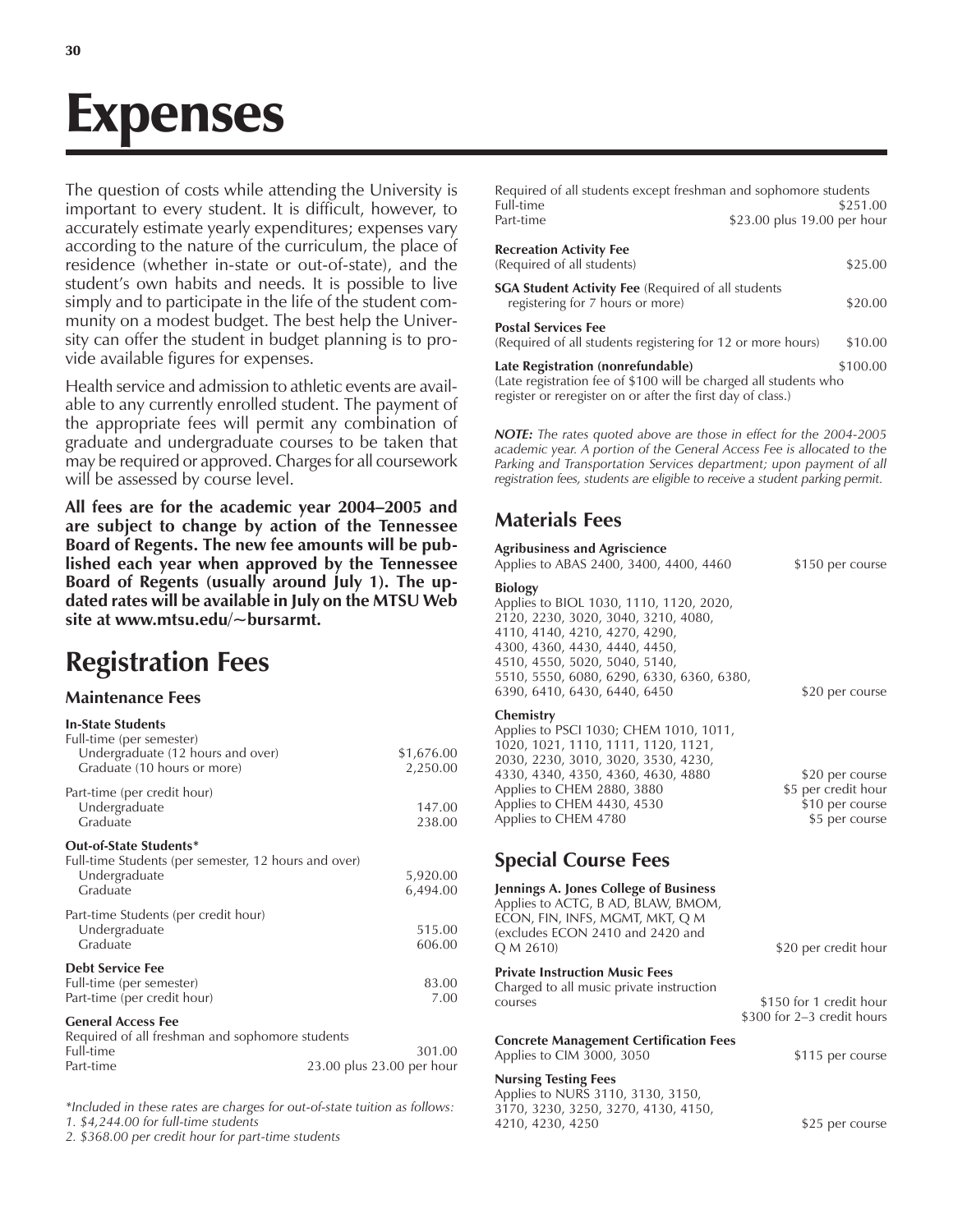#### **Fall 2004–Summer 2005 Regents Online Degree Program Fees**

Regents Online Degree Program (RODP) courses are charged per hour and viewed separately from MTSU courses so as not to mix with the full-time cap applicable to MTSU courses. RODP fees are computed in addition to any MTSU course fees and do not apply to the full-time maximum for MTSU registration fees.

| <b>In-State Resident - Maintenance Fees</b> |                   |
|---------------------------------------------|-------------------|
| Undergraduate                               | \$147.00 per hour |
| Graduate                                    | 238.00 per hour   |
| <b>Out-of-State Resident</b>                |                   |
| Undergraduate                               | 515.00 per hour   |
| Graduate                                    | 606.00 per hour   |
| <b>Online Course Fee</b>                    |                   |
| Undergraduate                               | 59.00 per hour    |
| Graduate                                    | 59.00 per hour    |
|                                             |                   |

## **Summer 2005 Registration Fees**

| <b>NOTE:</b> Fees are charged per hour for all classes. NO maximum applies<br>for summer. |                   |
|-------------------------------------------------------------------------------------------|-------------------|
| <b>In-State Students</b>                                                                  |                   |
|                                                                                           |                   |
| Undergraduate                                                                             | \$147.00 per hour |
| Graduate                                                                                  | 238.00 per hour   |
| <b>Out-of-State Residents</b>                                                             |                   |
| Undergraduate                                                                             | 515.00 per hour   |
| Graduate                                                                                  | $606.00$ per hour |
| <b>Debt Services Fee</b>                                                                  | 7.00 per hour     |
| <b>General Access Fee</b>                                                                 |                   |
| Required of all freshman and sophomore students                                           | $23.00$ per hour  |
| Required of all students except freshman and                                              |                   |
| sophomore students                                                                        | 19.00 per hour    |
| <b>Recreation Fee</b> (Nonrefundable)                                                     | 25.00             |
| <b>SGA Student Activity Fee (Required of all students</b>                                 |                   |
| registering for 7 hours or more)                                                          | 20.00             |
| <b>Postal Services Fee</b>                                                                |                   |
| (Required of all students registering for 12 or more hours)                               | 10.00             |
| Late Registration (nonrefundable)                                                         | 100.00            |

## **Campus Housing Expenses**

#### **Reservations**

| Fall and Spring Semesters, required prepayment | \$200.00 |
|------------------------------------------------|----------|
| Spring Semester only, required prepayment      | 100.00   |
| Summer Session, required prepayment            | 125.00   |

#### 2004-2005 Room/Apartment Rates

**Single Students/Residence Halls** (shared bedroom, quad bath;

| shared bedroom, community bath)   |            |
|-----------------------------------|------------|
| Cost per semester                 | \$1,288.00 |
| Summer Session I                  | 277.00     |
| Summer Session II                 | 379.00     |
| Summer Session III                | 758.00     |
| Session IV                        | 379.00     |
| All Summer School                 | 985.00     |
| (private bedroom)                 |            |
| All residence halls, per semester | 2,254.00   |
| Summer I                          | 399.00     |
| Summer II                         | 663.00     |
| Summer III                        | 1,326.00   |
| Summer IV                         | 663.00     |
| All Summer School                 | 1,725.00   |
| Limited availability              |            |

| <b>Single Students, Renovated Residence Halls</b> |               |                      |
|---------------------------------------------------|---------------|----------------------|
|                                                   | <b>Double</b> | <b>Private</b>       |
| Cost per semester                                 | \$1,739.00    | \$3,043.00           |
| Session I*                                        | 306.00        | 536.00               |
| Session II*                                       | 512.00        | 896.00               |
| Session III <sup>*</sup>                          | 1,024.00      | 1,792.00             |
| Session IV*                                       | 512.00        | 896.00               |
| All Summer School*                                | 1,330.00      | 2,328.00             |
| <b>Womack Lane Apartments - one bedroom</b>       |               |                      |
| (shared apartment, shared bedroom)                |               |                      |
| Cost per semester                                 |               | \$1,404.00           |
| Summer Session I*                                 |               | 249.00               |
| Summer II*                                        |               | 414.00               |
| Summer III*                                       |               | 828.00               |
| Summer IV*                                        |               | 414.00               |
| All Summer School*                                |               | 1,077.00             |
| Womack Lane and Scarlett Commons                  |               |                      |
| (shared apartment, private bedroom)               |               |                      |
| <b>Womack Lane Apartments - two bedrooms</b>      |               |                      |
| Cost per semester                                 |               | \$1,568.00           |
| Summer I*                                         |               | 275.00               |
| Summer II*                                        |               | 464.00               |
| Summer III*                                       |               | 928.00               |
| Summer IV*                                        |               | 464.00               |
| All Summer School*                                |               | 1,203.00             |
| <b>Scarlett Commons</b>                           |               |                      |
| Cost per semester                                 |               | \$2,405.00           |
| Summer <sup>1*</sup>                              |               | 81.00                |
| Summer II*                                        |               | 133.00               |
| Summer III*                                       |               | 266.00               |
| Summer IV*                                        |               | 133.00               |
| All Summer School*                                |               | 347.00               |
| <b>Womack Lane Apartments - Families</b>          |               |                      |
| (one bedroom, unfurnished)                        |               |                      |
| Cost per semester<br>Summer <sup>1*</sup>         |               | \$2,432.00<br>424.00 |
| Summer II*                                        |               | 719.00               |
| Summer III*                                       |               | 1,438.00             |
| Summer IV*                                        |               | 719.00               |
| All Summer School*                                |               | 1,862.00             |
| (one bedroom, semi-furnished)                     |               |                      |
| Cost per semester                                 |               | \$2,807.00           |
| Summer I*                                         |               | 494.00               |
| Summer II*                                        |               | 831.00               |
| Summer III*                                       |               | 1,662.00             |
| Summer IV*                                        |               | 831.00               |
| All Summer School*                                |               | 2,156.00             |
| (two bedroom, unfurnished)                        |               |                      |
| Cost per semester                                 |               | \$2,772.00           |
| Summer I*                                         |               | 492.00               |
| Summer II*                                        |               | 815.00               |
| Summer III*                                       |               | 1,630.00             |
| Summer IV*                                        |               | 815.00               |
| All Summer School*                                |               | 2,122.00             |
| (two bedroom, semi-furnished)                     |               |                      |
| Cost per semester                                 |               | \$3,135.00           |
| Summer I*                                         |               | 551.00               |
| Summer II*                                        |               | 927.00               |
| Summer III*                                       |               | 1,854.00             |
| Summer IV*                                        |               | 927.00               |
| All Summer School*                                |               | 2,405.00             |

*NOTE: Room rents are subject to change by action of the Tennessee Board of Regents. Each student will pay the amount in effect at the time of registration. Apartment summer sessions noted with an asterisk are available only to those residents who have signed a license agreement and made prepayments for the subsequent academic year beginning in August.*

*\*Residence hall summer sessions are restricted to specific locations.*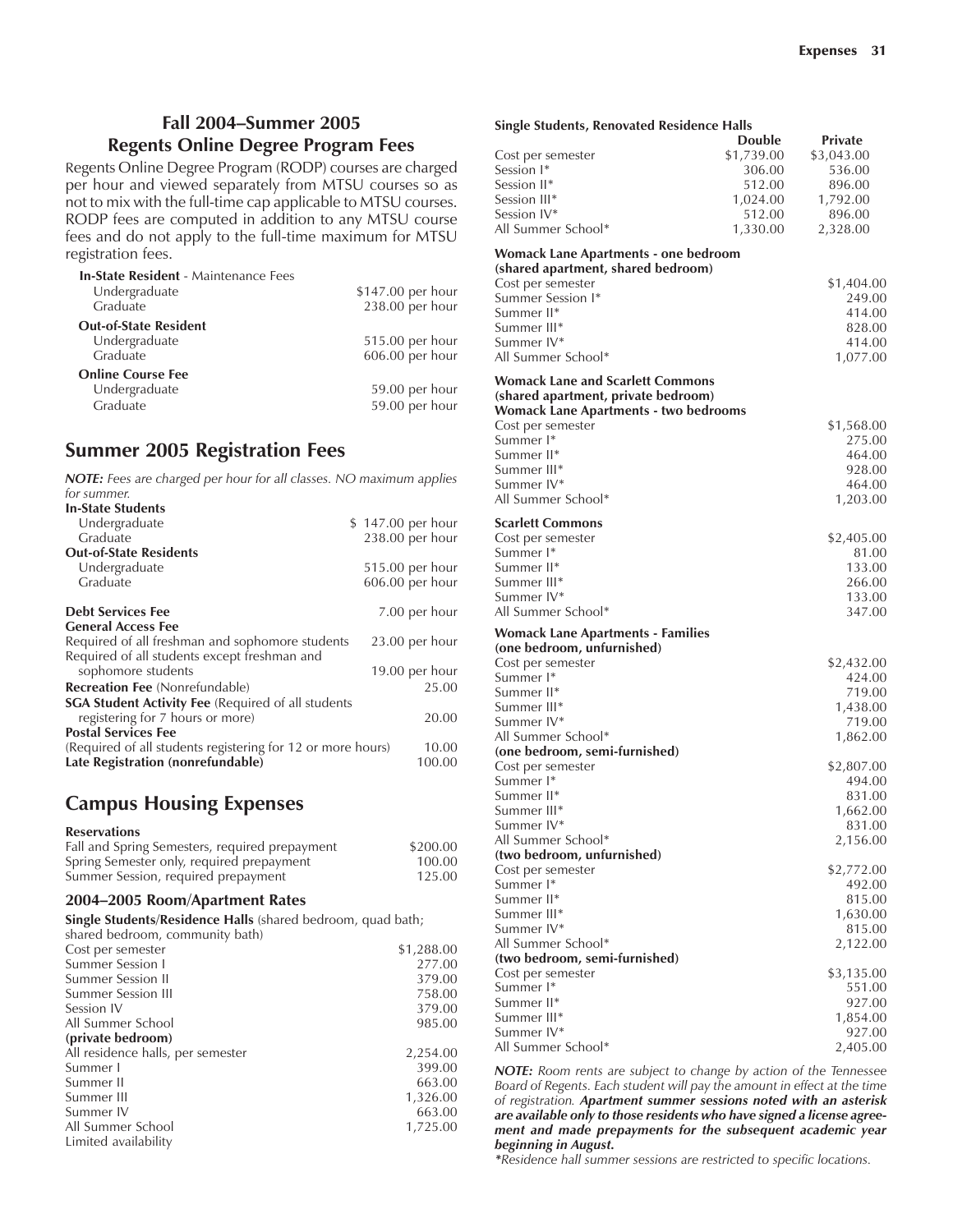## **Other Applicable Charges**

| Admission application fee                                  |           |
|------------------------------------------------------------|-----------|
| Undergraduate                                              | $$25.00*$ |
| Graduate                                                   | 25.00     |
| International                                              | 30.00     |
| Automobile registration-academic year:                     |           |
| Faculty/administration/staff                               | 85.00     |
| Employees with disabilities                                | 10.00     |
| <b>Executive Parking Permits</b>                           | 120.00    |
| Student permits**                                          | n/c       |
| Automobile registration—summer only:                       |           |
| Faculty/administration/staff                               | 33.00     |
| Student permits                                            | 23.00     |
| Employees with disabilities                                | 5.00      |
| Diploma insert (after the first)                           | 10.00     |
| Dissertation binding (1 original and 4 copies)             |           |
| and microfilming (doctor's degree)                         | 91.00     |
| Thesis binding (master's degree) (1 original and 3 copies) | 37.00     |
| Extra copy thesis (or dissertation binding)                | 9.20      |
| Graduate entrance tests:                                   |           |
| Miller Analogies                                           | 45.00     |
| Graduate Record Exam-subject                               | 130.00    |
| ID card replacement                                        | 10.00     |
| Music, individual instruction, 2 lessons each week         | 300.00    |
| 1 lesson each week                                         | 150.00    |
| Post Office box rent each semester (required of            |           |
| all students registering for 12 hours or more)             | 10.00     |
| Nursery school, semester                                   |           |
| Infants and toddlers, 2 days/week                          | 175.00    |
| Preschool (4 days per week)                                | 300.00    |
| Day Care Fees (per week)                                   |           |
| Full-time (M-F)                                            | 76.00     |
| Part-time (MWF)                                            | 46.00     |
| Part-time (TTH)                                            | 31.00     |
|                                                            |           |

*\*Pending change July 1, 2004*

*\*\*A portion of the general access fee is allocated to the Parking and Transportation and Services Department; upon payment of all registration fees, students are eligible to receive a student parking permit.*

No student will be allowed to preregister, register, or receive a grade report or transcript of credits until all accounts are settled. A student will not be officially enrolled until all fees are cleared through the Business Office.

## **Late Registration**

Students who complete registration (including the payment of fees) during the late registration period will be charged a \$100 late fee.

#### **Matriculation Fee for Incompletes**

If a student receives an "I" for a course, he or she need not reregister or pay fees for the course every semester until the course is completed. Such students should work only with the course instructor to complete grade requirements.

## **Returned Checks**

Acknowledged bank errors excepted, a \$20.00 service charge will be assessed for each bad check, whether given in payment of fees, for purchase of books, cashed by the University for the personal convenience of the student, or for any other reason. The University will decline to accept checks from any student who has checks returned by the bank more than once. A \$100.00 late registration fee may be assessed for any bad check given in payment of registration fees.

#### **Automobiles**

All privately owned or operated vehicles for use on the campus must be registered annually with Parking and Transportation Services and must display an official registration permit. (See above for charges.) For more information or clarification, please refer to **Traffic and Parking Regulations,** available in the Parking and Transportation Services Office.

#### **Auditing Charges**

An auditor is one who enrolls and participates in a course without expectation of receiving academic credit. The same registration procedure is followed and the same fees charged as for courses taken for credit. An audited course is not applicable to any degree or certification program.

Regular class attendance is expected. Other course requirements, which may be obtained in writing from the instructor, will vary depending upon the nature of the course. Students interested in auditing a course should discuss course requirements prior to enrolling. Failure to meet course requirements may result in removal from the course at the request of the instructor. A successful audit will be recorded on the transcript with the designation NC.

A change from audit to credit or credit to audit must be processed by the last day to add a class.

Persons 60 years of age or older or disabled persons suffering from a permanent total disability which totally incapacitates such persons from working at an occupation which results in an income (T.C.A., Section 49-7-113) who are domiciled in Tennessee may audit courses at any state-supported college or university without paying tuition charges. Registration under this program is on a space-available basis; therefore, students cannot priority register. Class selection should be processed on the first day of classes for the term or session. Proof of age or disability must be provided.

## **65-Year-Old/Disabled Credit Student**

Persons 65 years of age or older or disabled persons suffering from a permanent total disability which totally incapacitates such persons from working at an occupation which results in an income (T.C.A., Section 49-7-113) who are domiciled in Tennessee may register for classes for credit by paying a service fee not to exceed \$75 per semester. Registration under this program is on a space-available basis; therefore students cannot priority register. Class selection should be processed on the first day of classes for the term or session. No late fee is charged. An application fee is required. In addition, the applicant must be eligible for admission and submit proof of age or disability.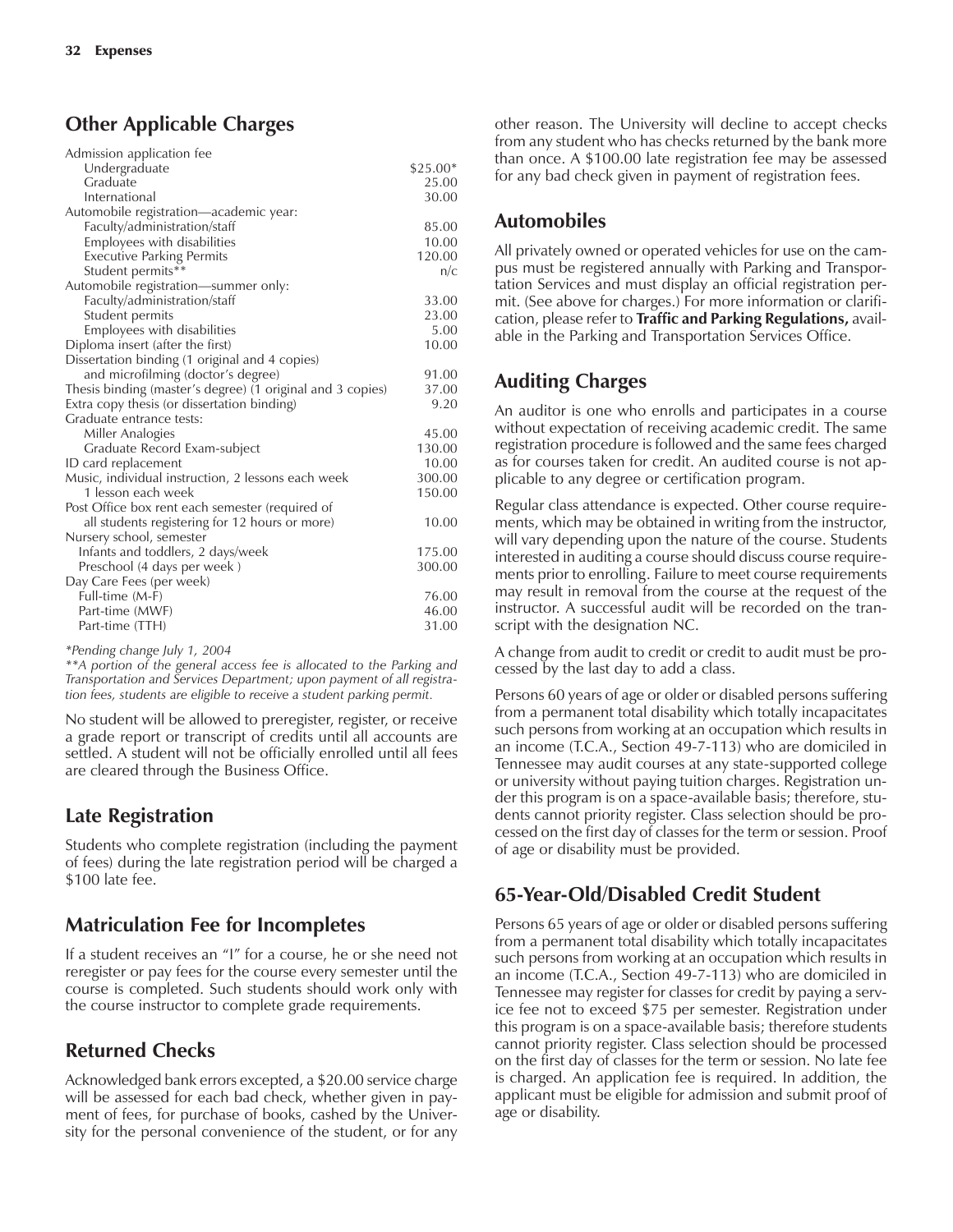#### **Additional Charges**

The University reserves the right to increase the charges listed herein or to add new ones whenever such increases or additions are found to be necessary.

## **Board**

All freshman men and women living in the residence halls during Fall and Spring Semesters will be required to participate in a freshman meal plan. All other students may secure meals in the University cafeterias or grill either through optional meal plans available from the food service or a mealto-meal cash basis.

#### **Deferred Payment Plan**

Although all charges are due and payable in full at the beginning of each term, students in **good financial standing at MTSU** may defer payment of up to 50 percent of their registration, housing, and freshmen meal plan fees for the Fall and Spring Semesters. To be eligible for the Deferred Payment Plan, each participant must make a minimum down payment of 50 percent of the registration fees, residence hall rent, and freshmen meal plan costs. **The balance due must be \$400 or more after all discounts, waivers, financial aid, and other credits are applied.**

A student who fails to make timely payments in a previous term may be denied the right to participate in the Deferred Payment Plan in future enrollment periods. Any student who makes payment with a check which is subsequently returned will be denied participation in the Deferred Payment Plan in all future terms.

The amount deferred will be payable in two monthly installments. For the Fall Term, installment payments are due by **October 1** and **November 1**. Payments for the Spring term are due **March 1** and **April 1.** The University is not obligated to send reminder notices before the payment is due. Participants in this plan must apply all discounts, waivers, credits, and financial aid, including student loans, toward payment of registration fees before a deferment will be considered. Financial aid and other credits received after the initial payment will be applied to the remaining balance, and future amounts due will be recomputed. No refunds can be made until all fees are paid in full.

Students must select either the Deferred Payment Plan or the Housing Deferment Plan.

#### **Students will not be withdrawn for failure to pay the second or third payments. However, the balance must be paid in full before the student can preregister for future terms even if preregistration is prior to the due date.**

Each participant will be charged a **\$50.00 service fee** each term to defray administrative costs. This fee is payable along with the 50 percent down payment on or before the registration fee payment deadline. An additional **late payment charge of \$25** will be assessed for each installment not paid

on or before the due date and each 30-day period past the second installment up to a maximum of \$100. Students who make payments with checks that are returned will be charged a \$20 return check service fee as well as any applicable late fees.

If a payment is not received in the Business Office by the scheduled payment due date, the University will withhold all services from the student, including grades, transcripts, and future registration until the fees have been paid in full including any assessed late fees.

All existing rules and policies pertaining to returned checks, refunds, withdrawals, dropped classes, and collection costs are applicable to the Deferred Payment Plan.

Payment of the minimum amount due on the Deferred Payment Plan finalizes registration. The class schedule will not be dropped. **It is not necessary to also confirm on WebMT.** The Deferred Payment Plan service fee, late fee, and minimum amount are effective for 2004–2005 and are subject to change in future terms.

Additional fees for classes added after fee payment are due before the late registration fee payment deadline. Any unpaid fees after this date will be processed as a deferred payment. The \$50 Deferred Payment Plan service fee and any applicable \$25 late payment fees will be charged.

Questions regarding the Deferred Payment Plan should be directed to the Bursar's Office at (615) 898-2761.

#### **Deferred Payment for Recipients of Veterans Affairs or Other Governmentally Funded Educational Assistance Benefits**

Service members, veterans, and dependents of veterans who are eligible beneficiaries of U.S. Department of Veterans Affairs educational benefits or other governmentally funded educational assistance, subject to the conditions and guidelines set forth in Tennessee Code Annotated 49-7-104 as amended, may elect, upon formal application, to defer payment of required tuition and fees until the final day of the term for which the deferment must be made no later than 14 days after the beginning of the term, and the amount of the deferment shall not exceed the total monetary benefits to be received for the term. Students who have been granted deferments are expected to make timely payments on their outstanding tuition and fees balance once educational benefits are being delivered, and eligibility for such deferment shall terminate if the student fails to abide by any applicable rule or regulation or to act in good faith in making timely payments. This notice is published pursuant to Public Chapter 279, Acts of 2003, effective July 1, 2003.